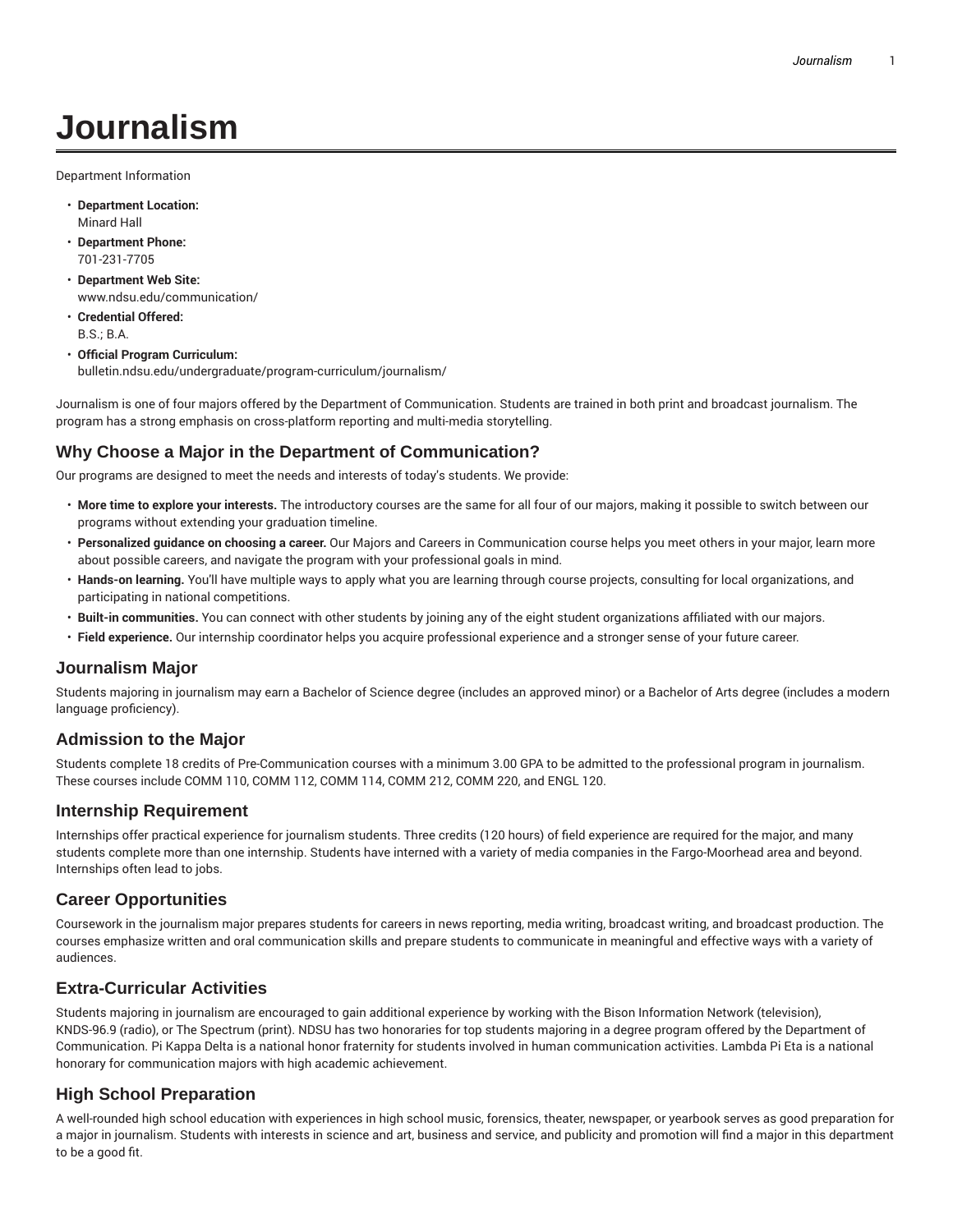# **Scholarships**

The Department of Communication awards a number of scholarships to students who excel in academics and who have demonstrated career potential. Applications are due by March 1. Visit **the department website** for details.

## **The Faculty**

Faculty members in the Department of Communication are dedicated teachers, scholars, and practitioners who are committed to providing highquality courses, hands-on learning experiences, and opportunities for undergraduate research. We encourage students who want to learn more about journalism to reach out via email or schedule an appointment via **Navigate**.

# **Plan of Study**

Please note this is a sample plan of study and not an official curriculum. Actual student schedules for each semester will vary depending on start year, education goals, applicable transfer credit, and course availability. Students are encouraged to work with their academic advisor on a regular basis to review degree progress and customize an individual plan of study.

| <b>First Year</b>             |                       |                                                                 |                           |
|-------------------------------|-----------------------|-----------------------------------------------------------------|---------------------------|
| Fall                          |                       | <b>Credits Spring</b>                                           | <b>Credits</b>            |
| <b>COMM 101</b>               |                       | 1 COMM 110                                                      | 3                         |
| <b>COMM 112</b>               |                       | 3 COMM 200                                                      | 3                         |
| <b>COMM 114</b>               |                       | 3 ENGL 120                                                      | 3                         |
| ENGL 110 (or placement)       |                       | 4 Humanities/Arts GE                                            | 3                         |
| Quantitative Reasoning GE     |                       | 3 Science/Technology GE                                         | 3                         |
| <b>Wellness GE</b>            |                       | 2 Science/Technology Lab GE                                     | $\mathbf{1}$              |
|                               | 16                    |                                                                 | 16                        |
| <b>Second Year</b>            |                       |                                                                 |                           |
| Fall                          | <b>Credits Spring</b> |                                                                 | <b>Credits</b>            |
| <b>COMM 212</b>               |                       | 3 COMM 320                                                      | 3                         |
| <b>COMM 220</b>               |                       | 3 Major Elective                                                | 3                         |
| Minor or Language Coursework  |                       | 3 Minor or Language Coursework                                  | 3                         |
| <b>Global Perspectives GE</b> |                       | 3 Humanities/Arts GE                                            | $\ensuremath{\mathsf{3}}$ |
| Science/Technology GE         |                       | 3 Science/Technology GE                                         | 3                         |
|                               | 15                    |                                                                 | 15                        |
| <b>Third Year</b>             |                       |                                                                 |                           |
| Fall                          | <b>Credits Spring</b> |                                                                 | <b>Credits</b>            |
| <b>COMM 310</b>               |                       | 3 Major Elective                                                | 3                         |
| <b>COMM 496</b>               |                       | 3 Major Elective                                                | 3                         |
| Major Elective                |                       | 3 Minor or Language Coursework                                  | 3                         |
| Minor or Language Coursework  |                       | 3 Minor or Language Coursework                                  | $\ensuremath{\mathsf{3}}$ |
| <b>Upper Division Writing</b> |                       | 3 AHSS Requirement                                              | 3                         |
|                               | 15                    |                                                                 | 15                        |
| <b>Fourth Year</b>            |                       |                                                                 |                           |
| Fall                          | <b>Credits Spring</b> |                                                                 | <b>Credits</b>            |
| <b>COMM 431</b>               |                       | 3 COMM 465                                                      | 3                         |
| Major Elective                |                       | 3 Major Elective                                                | 3                         |
| Minor or Language Coursework  |                       | 3 Minor or Language Coursework                                  | 3                         |
| <b>AHSS Requirement</b>       |                       | 3 Additional Coursework May Be<br>Required to Reach 120 Credits | 4                         |